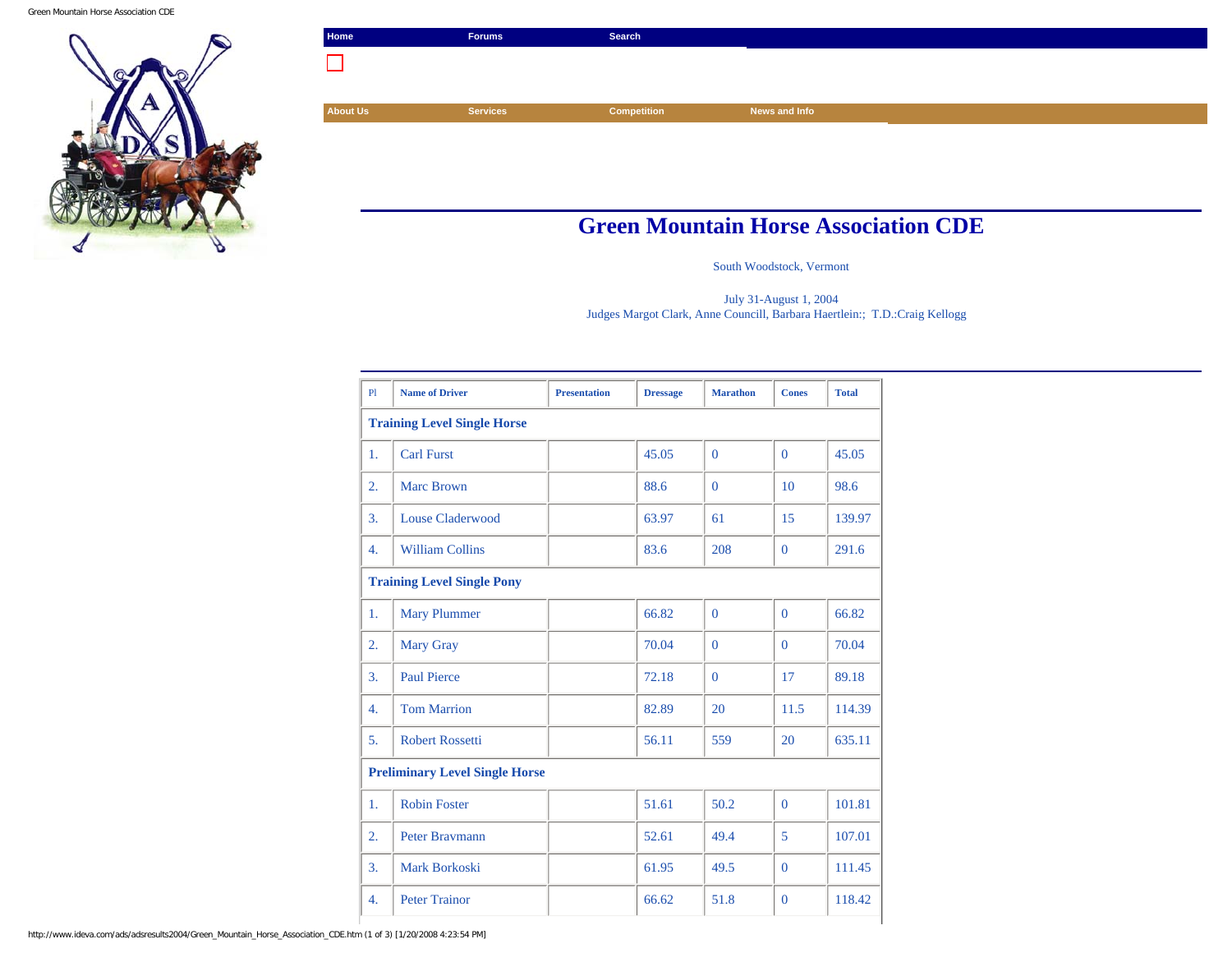| 5. | <b>Stephen Campo Basso</b>                  | 51.95 | 71.4  | $\overline{0}$ | 123.35 |
|----|---------------------------------------------|-------|-------|----------------|--------|
| 6. | <b>Kristen Retter</b>                       | 54.95 | 71.4  | $\mathbf{0}$   | 123.35 |
| 7. | <b>Anne Hearn</b>                           | 70.29 | 76.9  | 3.5            | 150.69 |
| 8. | <b>Roger Poitras</b>                        | 55.95 | 90.1  | 10             | 156.05 |
| 9. | Dan Easley                                  | 69.62 | 107.1 | $\mathbf{0}$   | 176.72 |
|    | <b>Preliminary Level Single Pony</b>        |       |       |                |        |
| 1. | <b>Patricia Hastings</b>                    | 46.61 | 49.4  | $\mathbf{0}$   | 96.01  |
| 2. | <b>Nancy Botte</b>                          | 45.94 | 53.5  | $\mathbf{0}$   | 99.44  |
| 3. | <b>Beverley Lesher</b>                      | 55.61 | 48.4  | 5              | 109.01 |
| 4. | <b>Ruth Mulvey</b>                          | 56.62 | 54    | 5              | 115.62 |
| 5. | <b>Wendy O'Brien</b>                        | 65.95 | 48.8  | 10             | 124.75 |
|    | <b>Preliminary Level Pairs Multiples</b>    |       |       |                |        |
| 1. | <b>Peter Von Halem</b>                      | 56.62 | 65.6  | 11.5           | 133.72 |
| 2. | <b>Newt Brosius</b>                         | 57.95 | 57.8  | 36.5           | 152.25 |
| 3. | David Angus                                 | 66.29 | 85.4  | 12.5           | 164.19 |
|    | <b>Intermediate Level Single Horse Pony</b> |       |       |                |        |
| 1. | <b>Robin Groves</b>                         | 47.72 | 58.4  | 15             | 121.12 |
| 2. | <b>Sue Rogers</b>                           | 56.84 | 67.9  | $\overline{0}$ | 124.74 |
| 3. | <b>Wendy Pandy Leh</b>                      | 48.39 | 73.3  | 6              | 127.69 |
| 4. | <b>Patsy O'Brien</b>                        | 52.39 | 69    | 10             | 131.39 |
| 5. | Amanda Kantor                               | 72.51 | 68.6  | 5              | 146.11 |
| 6. | Marguerite Tomany                           | 54.39 | 97.5  | 5              | 156.89 |
|    | <b>Intermediate Level Pairs Multiples</b>   |       |       |                |        |
| 1. | <b>Larry Poulin</b>                         | 60.39 | 65.1  | $\mathbf{0}$   | 125.49 |
| 2. | Vivian Creigh                               | 50.61 | 85.5  | 5              | 141.11 |
| 3. | David Hirsh                                 | 62.4  | 71.3  | $\overline{9}$ | 142.7  |
| 4. | <b>Alan Aulson</b>                          | 61.95 | 88.3  | 8.5            | 158.75 |
| 5. | <b>Allison Stroud</b>                       | 47.05 | 102.3 | 17             | 166.35 |